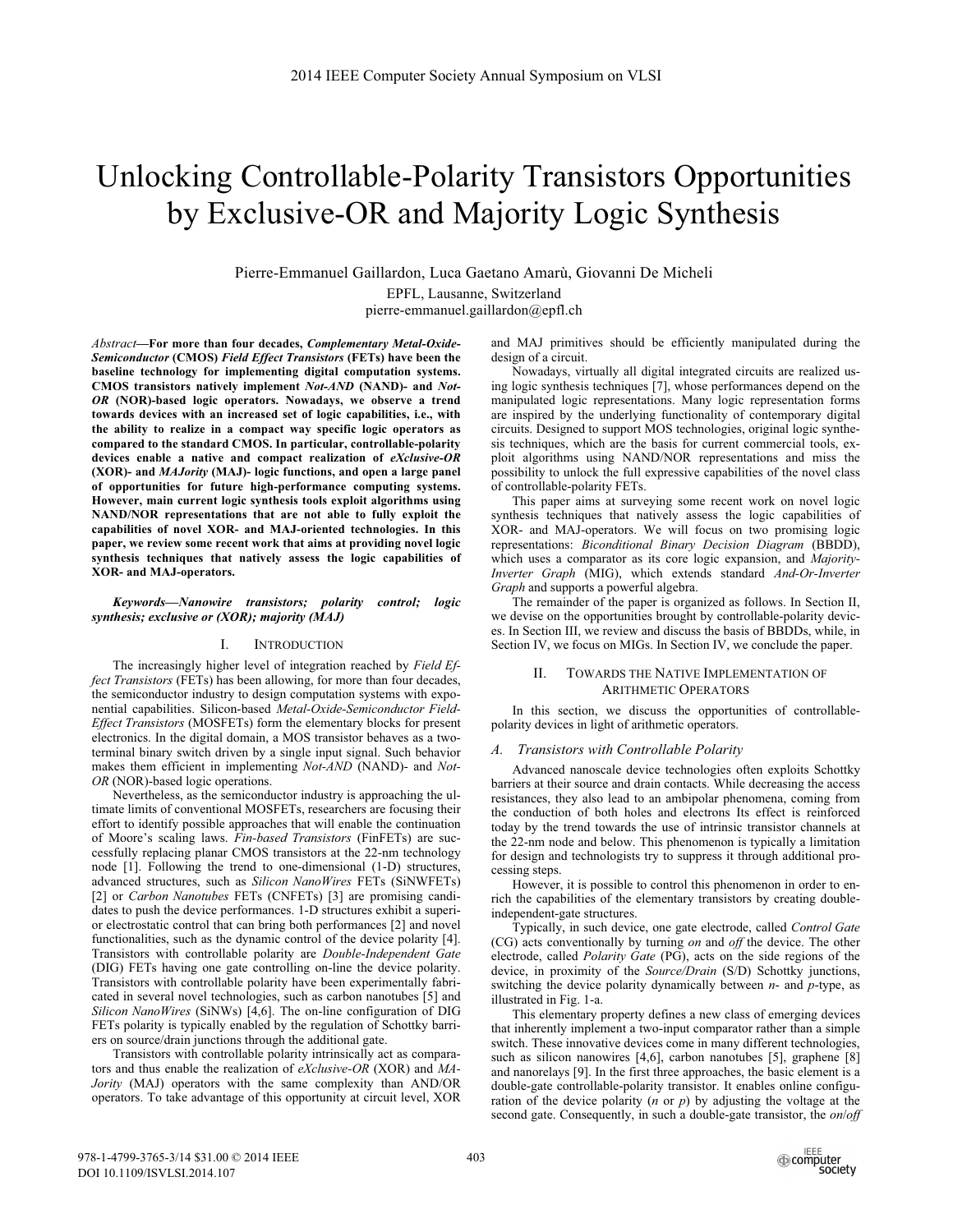state is biconditional on both gates values. The basic element in the last approach [9] is instead a six-terminals nanorelays. It can implement complex switching functions by controlling the voltages at the different terminals. Following to its geometry and physics, the final electric way connection in the nanorelay is biconditional on the terminal values [9]. Even though they are based on different technologies, all the devices in [4,5,8,9] have the same common logic abstraction, depicted by Fig. 1-b.



Fig. 1. Transistor with polarity control behavior illustration (a) and common logic abstraction (b).

# *B. Logic Operations with Higher Expressive Power*

Digital circuits using these transistors can exploit both gates as inputs, thereby enabling the design of compact cells that implement XOR more efficiently than in CMOS. Indeed, the devices are logic biconditional on their two-gate polarities, and embed intrinsically an XOR characteristic. This unique feature is used to a full-swing 2-input XOR gate, reported in Fig.2-a, with only 4 transistors while the traditional full-swing static CMOS implementation uses 8 transistors [10]. Similarly, a 4-transistor 3-input majority logic gate is reported in Fig.2-b. This gate returns the logic value assumed by more than 2 inputs. In static CMOS, the same gate has 10 devices in place of 4 here [10].



Fig. 2. 2-input XOR (b) and 3-input MAJ (c) gates.

Thanks to their improved expressive power, transistors with controllable polarity enable compact realizations for XOR- and MAJdominated circuits, that can be largely found in arithmetic systems. Unfortunately, traditional design methodologies are not always able to identify these primitives, thereby missing interesting design perspectives. In the following, we review two techniques developed to natively assess the performances of controllable-polarity devices.

#### III. BICONDITIONAL BINARY DECISION DIAGRAMS

In this section, we report on a novel decision diagram able to natively abstract the functionality of controllable-polarity devices.

## *A. Generalities*

As described before, many emerging devices can act as comparators. Therefore, we may try to naturally harness such logic functionality with a novel logic representation. We report on *Biconditional Binary Decision Diagrams* (BBDDs) that are a class of BDDs based on the biconditional expansion of two variables [11]. The biconditional expansion is defined as:

$$
f(x, y, ..., z) = (x \oplus y) \cdot f(y, y, ..., z) + (x \oplus y) \cdot f(y, y, ..., z)
$$

and naturally model the comparator behavior of a controllable-polarity device. Such decomposition embeds the XOR functionality and makes the diagrams that exploit its functionality remarkably compact for arithmetic operations. A decision diagram node relying on the biconditional expansion is given in Fig. 3. Each non-terminal node in a BBDD has a branching condition biconditional on two variables. We call these two variables *Primary Variable* (PV) and the *Secondary Variable* (SV).



## *B. Elementary Properties of BBDDs*

BBDDs exhibit interesting properties for *Electronic Design Automation* (EDA). We report in this section on the canonicity property and some interesting theoretical bounds.

*1) Canonicity* 

Many decision diagrams are a must in modern EDA tasks, such as logic synthesis or verification, because of their canonicity, i.e., the uniqueness of the structure for a given logic function. BBDDs are canonical under some order and reduction conditions. To correctly order a BBDD, one can impose a variable order for PVs and follow the *Chain Variable Order* (CVO) rule given in [11] to assign variables on the SVs. For convenience, the CVO, given an order  $\pi = (\pi_0, \pi_1, \ldots, \pi_n)$  $\pi_{n-1}$ ) of the inputs, is reported as the following:

$$
\begin{cases} PV_i = \pi_i & \text{with } i = 0, 1, ..., n-2; \\ SV_i = \pi_{i+1} & \text{with } i = 0, 1, ..., n-2; \end{cases} \begin{cases} PV_{n-1} = \pi_{n-1} \\ SV_{n-1} = 1 \end{cases}
$$

From an ordered BBDD, it is possible to apply a set of transformations to reduce the number of nodes used by the diagram. Therefore, a reduced BBDD follows the following rules:

**R1)** It contains no two nodes, root of isomorphic subgraphs.

- **R2)** It contains no nodes with identical children.
- **R3)** It contains no empty levels.

**R4)** Subgraphs representing single variable functions degenerates into a single BDD driven by a traditional Shannon's expansion.

A BBDD ordered by the CVO and reduced according to these rules has been shown to be canonical in [11].

#### *2) Theoretical Bounds*

Intrinsically embedding the XOR primitive, BBDDs have been shown remarkably compact for some arithmetic functions. In [11], theoretical bounds have been drawn for adders and majority functions. While the demonstration is not reported here for the sake of simplicity, we would like to point out that a *n*-bit binary adder function has  $3n+1$ nodes as compared to *5n+2* nodes for standard BDDs [12]. This leads to a gain of about 40% nodes compared to state-of-the-art DDs. Similar results are also reachable for *n*-bit majority (*n* odd) functions.

## *C. Interest for Controllable-Polarity Devices*

Well supported by an efficient manipulation package [13], BBDDs can efficiently exploit the properties of controllable-polarity devices at the logic synthesis level. Indeed, they are able to identify portions of circuits that require arithmetic operators more often than traditional methodologies.

Furthermore, one can note that there exists a one-to-one correspondence between BBDD nodes and controllable-polarity devices, as